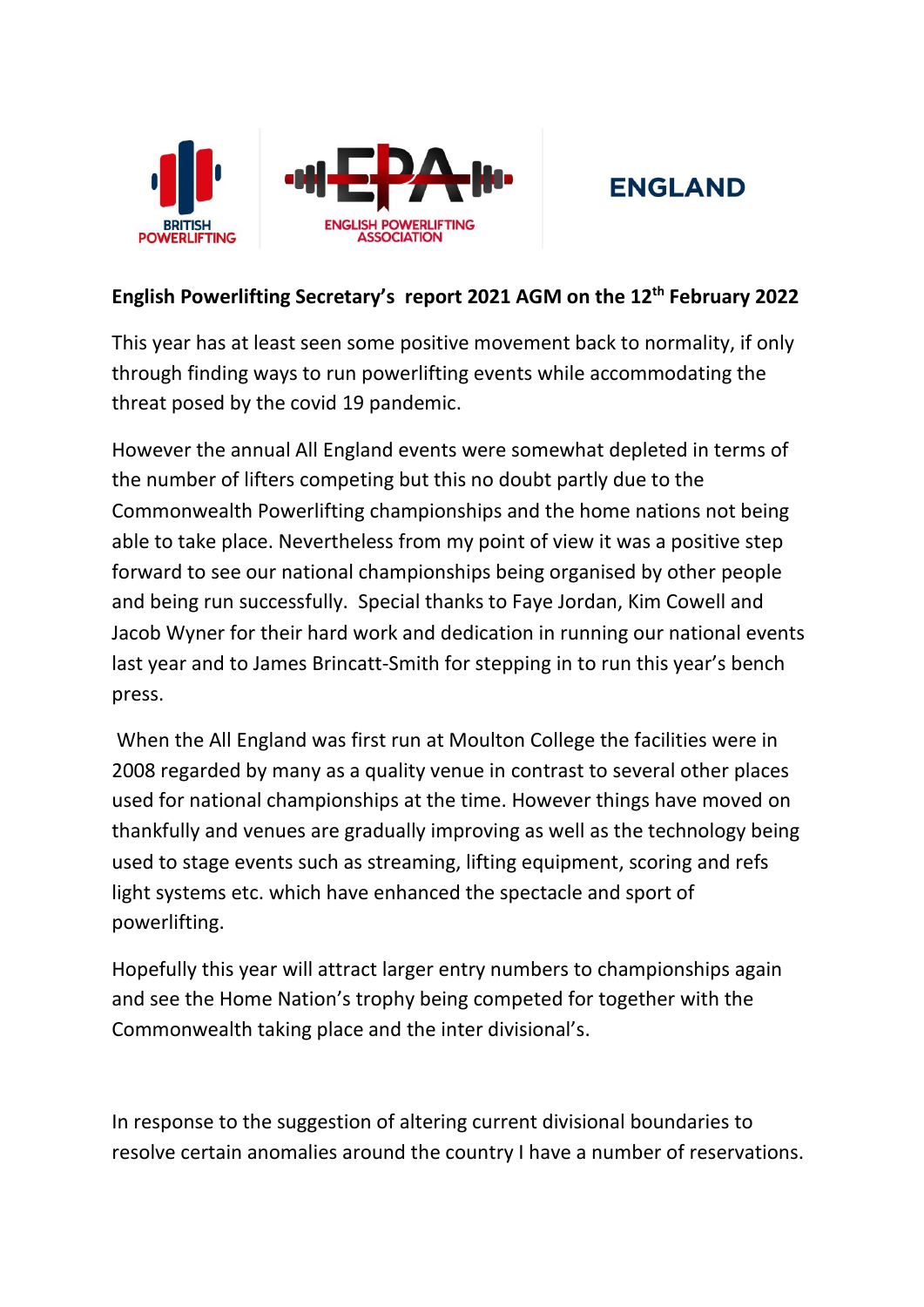1. I am aware of the issue several lifters who live in Milton Keynes have raised re wanting to lift and be part of the East Midlands division which is probably a similar problem for other lifters around the country who reside near to divisional boundaries. However the Milton Keynes issue will remain even if Northamptonshire is assigned to the North Midlands.

2. Any changes to divisional boundaries would involve some decision regarding how the current divisional finances are divided up,

For instance would creating two divisions out of YNE result in each new division having a 50% share of the current finances. There of course will be similar consequences re any equipment own by divisions as to who can claim what.

3. There is also if boundaries are to be altered the question of divisional records for the areas concerned. Would established records have to be frozen and forgotten or be accommodated or moved to other divisions>

4. Governance of any new or rearranged division is I think likely to be a significant issue with the possibility of some established officials finding themselves redundant, or having to look at alternative options in order to continue to offer their support. Also it is likely that some newly created divisions may have difficulty in finding willing people to take over key committee positions.

I'm sure there would be other factors to consider if the suggested boundary changes were to be implemented and I cannot realistically see why this needs to happen in the first place. In reality I could see some logic in renaming some of the current divisions. For instance I have never understood why the South Midlands is so named as places such as Southampton are nowhere near the Midlands.(*South of the Midlands might be more appropriate*) Similarly Essex is as far away from the East Midlands (*East of England division might be more appropriate).*